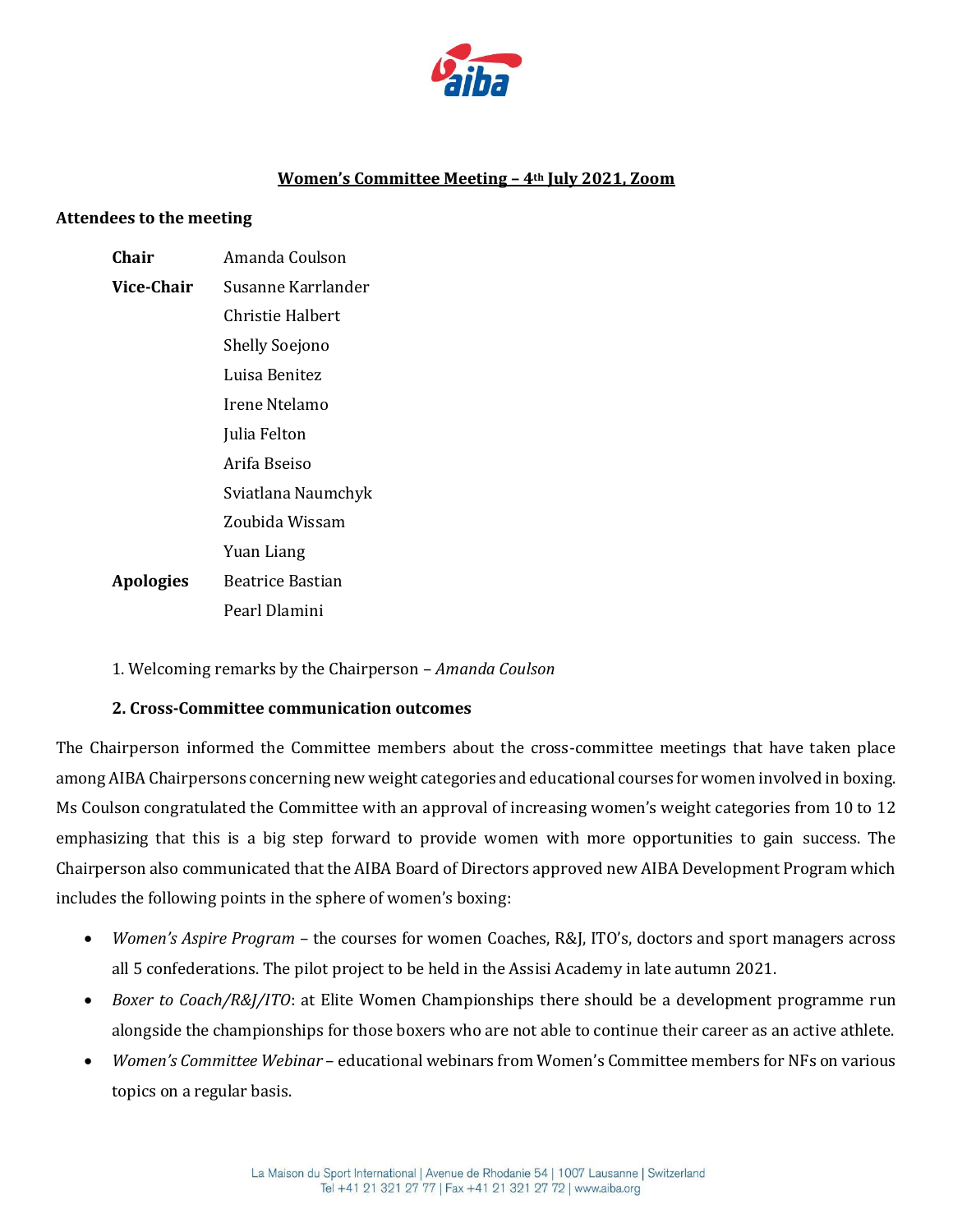

 *Women's Community of Practice* – 2-4 sessions per year for women Coaches. R&J, ITO's and Administrators for each group to come together for a networking opportunity and to explore different topics for discussions.

### **3. Women's Community of Practice & Women's Committee Webinar**

It was decided to prepare these educational sessions in all AIBA official languages (English, Spanish, French, Russian, Arabic). The Committee members – native speakers of the following languages – agreed to assist with the delivery of this program and other educational courses in different languages. Once the subjects to discuss are determined they will be translated into the different languages and distributed online. It was also decided to contact other AIBA Committees Chairpersons to ask about the women who can assist the Women's Committee with designing the courses for Coaches, R&Js, ITOs, Doctors, Managers & Administrators.

#### **4. Women's Aspire Program**

It was decided to have another meeting with EUBC Confederation and other Committee Chairpersons concerning Continental Academy in Assisi once the plans are further developed to discuss the courses and equipment required for the educational courses within Women´s Aspire Program.

#### **5. Guidelines for Women Coaches**

It was pointed out that the work on the guideline has been started. At this moment the document is divided into the following sections: "General introduction"(understanding women's place in various cultures), "Historical timeline", "Principles of training" delves into categories of philosophy, ethics, safety, injury prevention, physical conditioning, growth and development. "Evaluation performance and competition", "Appendix of champions" in order to share good stories and inspire young boxers for them to feel that they are not alone.

#### **6. "Invisible to Visible" Initiative**

It was noted that the cooperation on this matter between AIBA Communication Department and the Committee has been established. It was decided together to look for prominent women involved in boxing to share their stories in social media to both promote boxing and inspire not only young boxers but also other women in all level of aspects and positions. It was also agreed that it is necessary to identify 5 boxers from each confederation as spokespersons and representatives of their continents.

#### **7. Questionnaire to all National Federations**

It was agreed that 5 Confederations Chairpersons should assist in the distribution of the questionnaire among their respective NFs. It was also decided to suggest distributing the questionnaire with the registration invitation for Women´s World Championships and asking team managers to pay special attention to the document or provide contact details of a person who could assist in filling in the document. It was also decided to use the word "women"